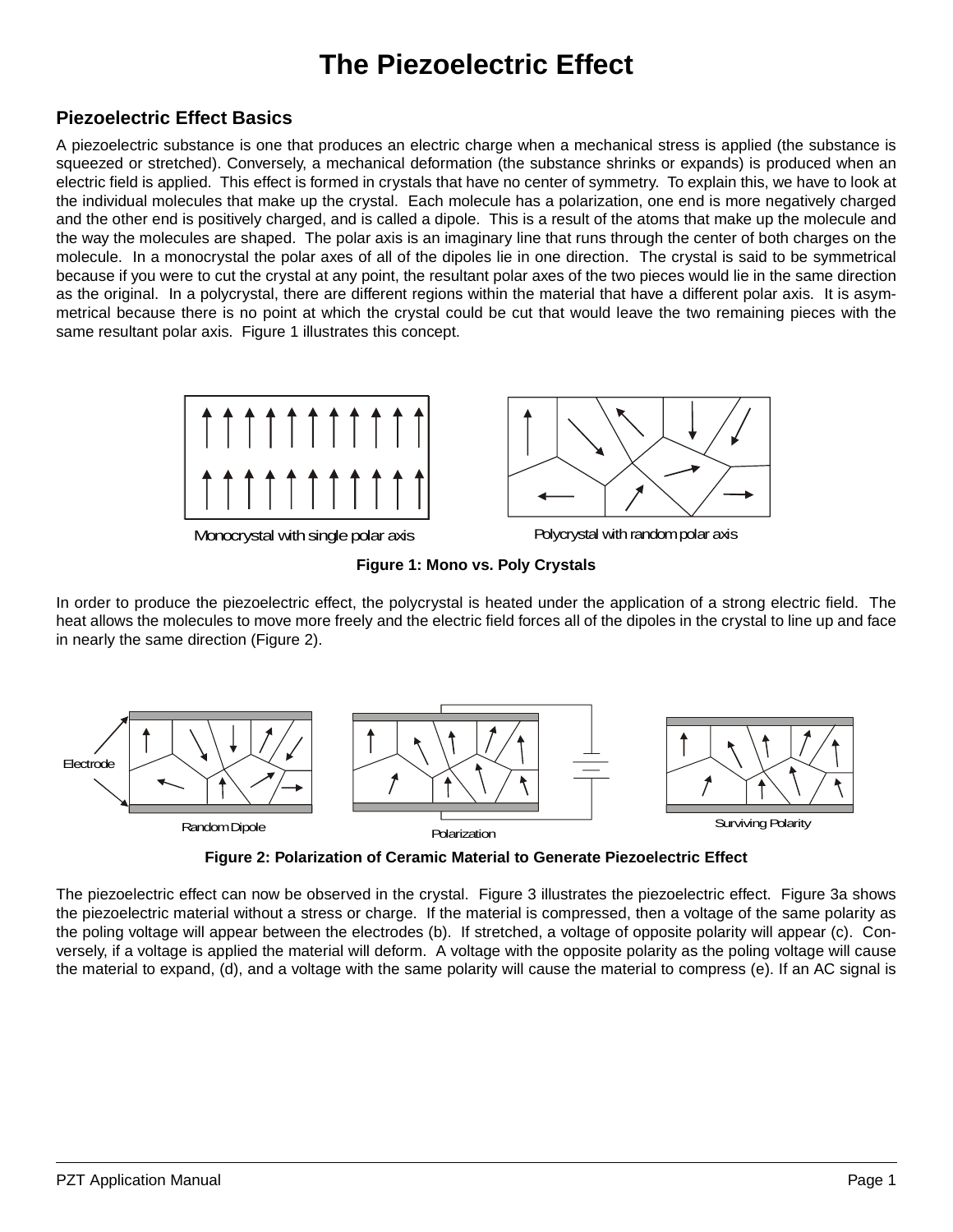<span id="page-1-0"></span>applied then the material will vibrate at the same frequency as the signal (f).



**Figure 3: Example of Piezoelectric Effect**

## **Using the Piezoelectric Effect**

The piezoelectric crystal bends in different ways at different frequencies. This bending is called the vibration mode. The crystal can be made into various shapes to achieve different vibration modes. To realize small, cost effective, and high performance products, several modes have been developed to operate over several frequency ranges. These modes allow us to make products working in the low kHz range up to the MHz range. Figure [4](#page-2-0) shows the vibration modes and the frequencies over which they can work.

An important group of piezoelectric materials are ceramics. Murata utilizes these various vibration modes and ceramics to make many useful products, such as ceramic resonators, ceramic bandpass filters, ceramic discriminators, ceramic traps, SAW filters, and buzzers.